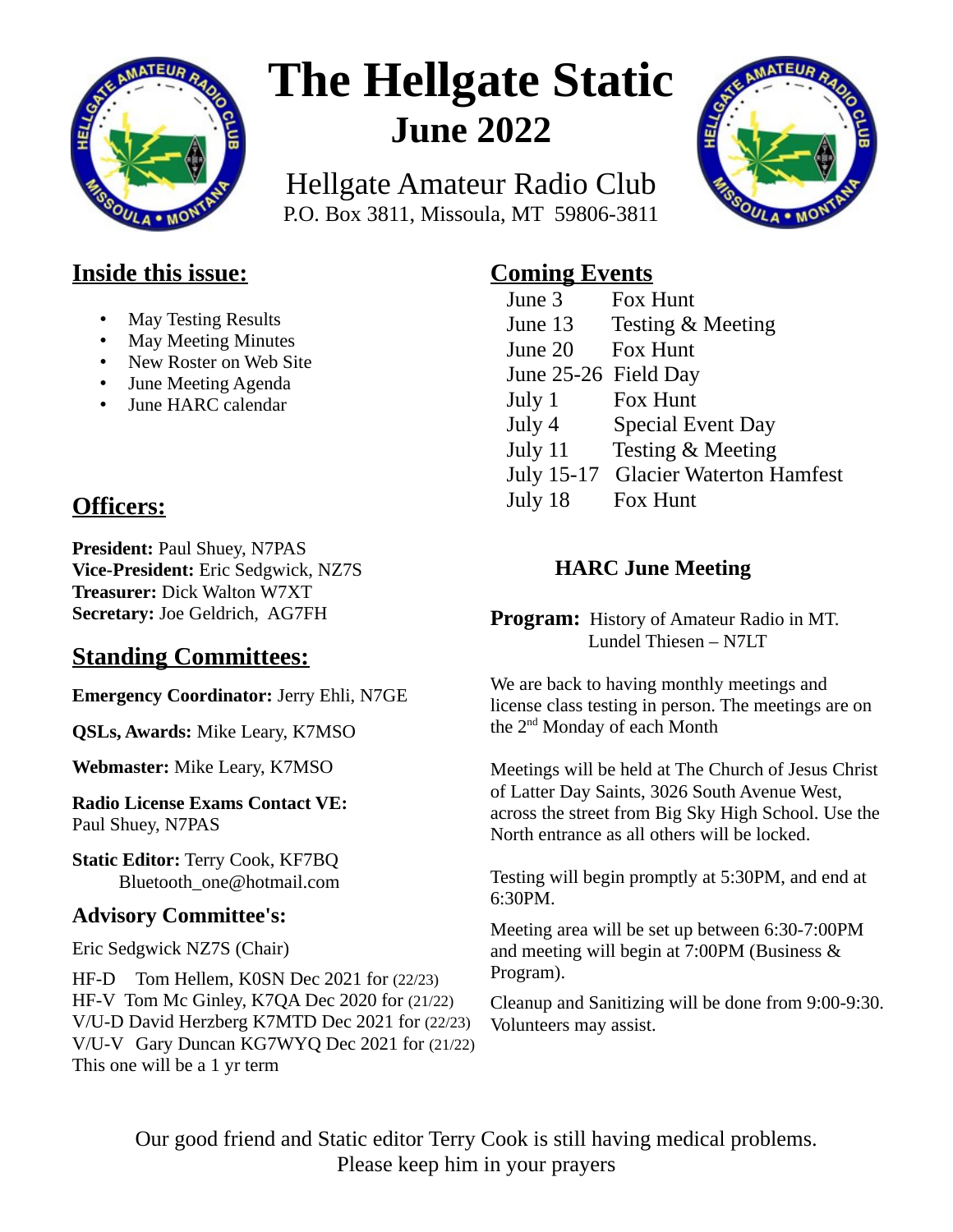#### **April Meeting Testing Results**

Congratulations to Dale who upgraded to Extra Class at the May  $9<sup>th</sup>$  testing session.

Dale Baldwin passed his Extra exam, his new vanity callsign is W7RPG

#### **HARC Meeting 9 May 2022**

Eric NZ7S VP called the meeting to order at 7PM. as President Paul not feeling well.

| Paul N7PAS  | Joe AG7FH   | Aaron N7BIO   |
|-------------|-------------|---------------|
| Jim KK7DID  | David K7MTD | George KJ7OKW |
| Bill KJ7PRC | Dale W7RPG  | Tom K0SN      |
| Steve K7MDW | Tom K7QA    | Jerri N7JGS   |
| Mike K7MSO  | Jerry N7GE  | Eric NZ7S     |
|             |             |               |

Minutes from the last meeting were approved, Mike  $1<sup>st</sup>$ , Aaron  $2<sup>nd</sup>$ . Passed

Treasure not here, no report.

Role was taken;

Repeater comm., no report.

**Events**, Field Day coming up 25-26<sup>th</sup> June at Ft. Missoula. May have 2 stations transmitting, this Field Day will be for the newer member s to participate at a speed they are comfortable with. It was decided that there would be one meal Sat. night. The club voted to buy 2 head sets with mikes and foot switches, and 2 head sets without mikes and foot switches at a price of \$600.00. Tom K0SN and Tom K7QA will buy the units. There will be a meeting the Sat. before Field Day to set up all the equipment.

We will have another meeting in June before Field Day to make further planning.

VHF Net operators for June; June 1, Paul N7PAS June 8, Mike K7MSO June 15, Jerri N7GIS June 22, Aaron N7BIO June 29, Eric NZ7S

Sat.  $9AM$  Net on 147.04 going well , Mike K7MSO will fill in May  $28<sup>th</sup>$ .

Mike K7MSO gave a report on River Bank Run, all went well.

Meeting adjourned at 7:45 PM.

Aaron gave a presentation on Fox Hunting, and then built a tape measure antenna to be used in fox hunting.

Sec. Joe AG7FH

#### **New Roster on Web Site**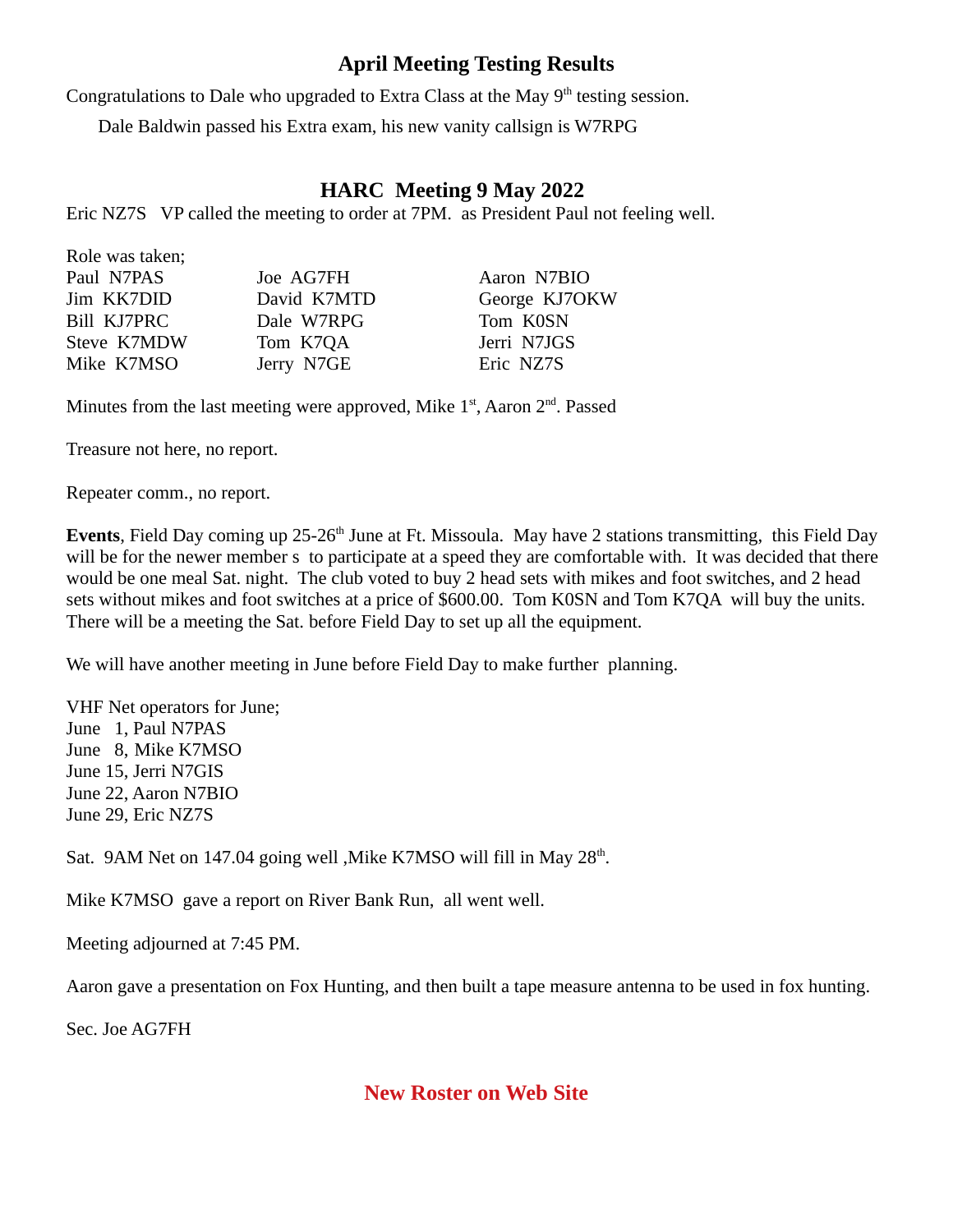# **HELLGATE AMATEUR RADIO CLUB**

**AGENDA** – 13 Jun 2022 meeting

| Introductions. Make sure you sign the attendance sheet                                                                                                                                |                                                                        |                                                                  |  |  |  |  |  |
|---------------------------------------------------------------------------------------------------------------------------------------------------------------------------------------|------------------------------------------------------------------------|------------------------------------------------------------------|--|--|--|--|--|
| last meeting minutes:                                                                                                                                                                 |                                                                        |                                                                  |  |  |  |  |  |
| Approval of last meeting minutes: $1^{St}$                                                                                                                                            | 2 <sup>nd</sup>                                                        | Discussion P/F/T                                                 |  |  |  |  |  |
| Treasurer's report:                                                                                                                                                                   |                                                                        |                                                                  |  |  |  |  |  |
| Approval of Treasurer's report: $1^{st}$ 2 <sup>nd</sup> 2 <sup>nd</sup> Discussion P/F/T                                                                                             |                                                                        |                                                                  |  |  |  |  |  |
| Repeater Advisory Committee Report:<br>Repeater Advisory Committee Report:                                                                                                            |                                                                        |                                                                  |  |  |  |  |  |
|                                                                                                                                                                                       |                                                                        | Discussion P/F/T                                                 |  |  |  |  |  |
| Events for 2022:                                                                                                                                                                      |                                                                        |                                                                  |  |  |  |  |  |
| 3 Jun - Fox Hunt                                                                                                                                                                      | 1 Jul - Fox Hunt                                                       |                                                                  |  |  |  |  |  |
| 13 Jun - Testing & Meeting 4 Jul - Special Event Mtg Fort                                                                                                                             |                                                                        |                                                                  |  |  |  |  |  |
| 20 Jun - Fox Hunt                                                                                                                                                                     | 11 Jul - Testing & Meeting                                             |                                                                  |  |  |  |  |  |
| 25 Jun - Field Day 12:00 PM to 15-17 Jul - Glacier Waterton Hamfest                                                                                                                   |                                                                        |                                                                  |  |  |  |  |  |
| 26 Jun – Field Day 11:59 AM                                                                                                                                                           | 18 Jul - Fox Hunt                                                      |                                                                  |  |  |  |  |  |
| HARC Social Net every Saturday morning @ 9:00 AM on 147.040 Repeater                                                                                                                  |                                                                        |                                                                  |  |  |  |  |  |
| 1. Field Day: (Please bring your ideas & Comments)                                                                                                                                    |                                                                        |                                                                  |  |  |  |  |  |
| VHF Net NCS assignments: Note - Backup is the next person on the list<br>Jun 1 N7PAS Backup<br>Jun 8 K7MSO Backup<br>Jun 15 N7JGS Backup<br>Jun 22 N7BIO Backup<br>Jun 29 NZ7S Backup | Jul $6 \quad \qquad$<br>Jul $13$ $\overline{\qquad \qquad }$<br>Jul 27 | <b>Backup</b><br><b>Backup</b><br><b>Backup</b><br><b>Backup</b> |  |  |  |  |  |
| Good and Welfare. 1.                                                                                                                                                                  |                                                                        |                                                                  |  |  |  |  |  |
| *** Next Club meeting: July 11.<br>$1^{St}$<br>Adjournment:                                                                                                                           | 2 <sup>nd</sup>                                                        | P/F/T                                                            |  |  |  |  |  |

**Program:** History of Amateur Radio in Montana – Lundel Thiesen - N7LT